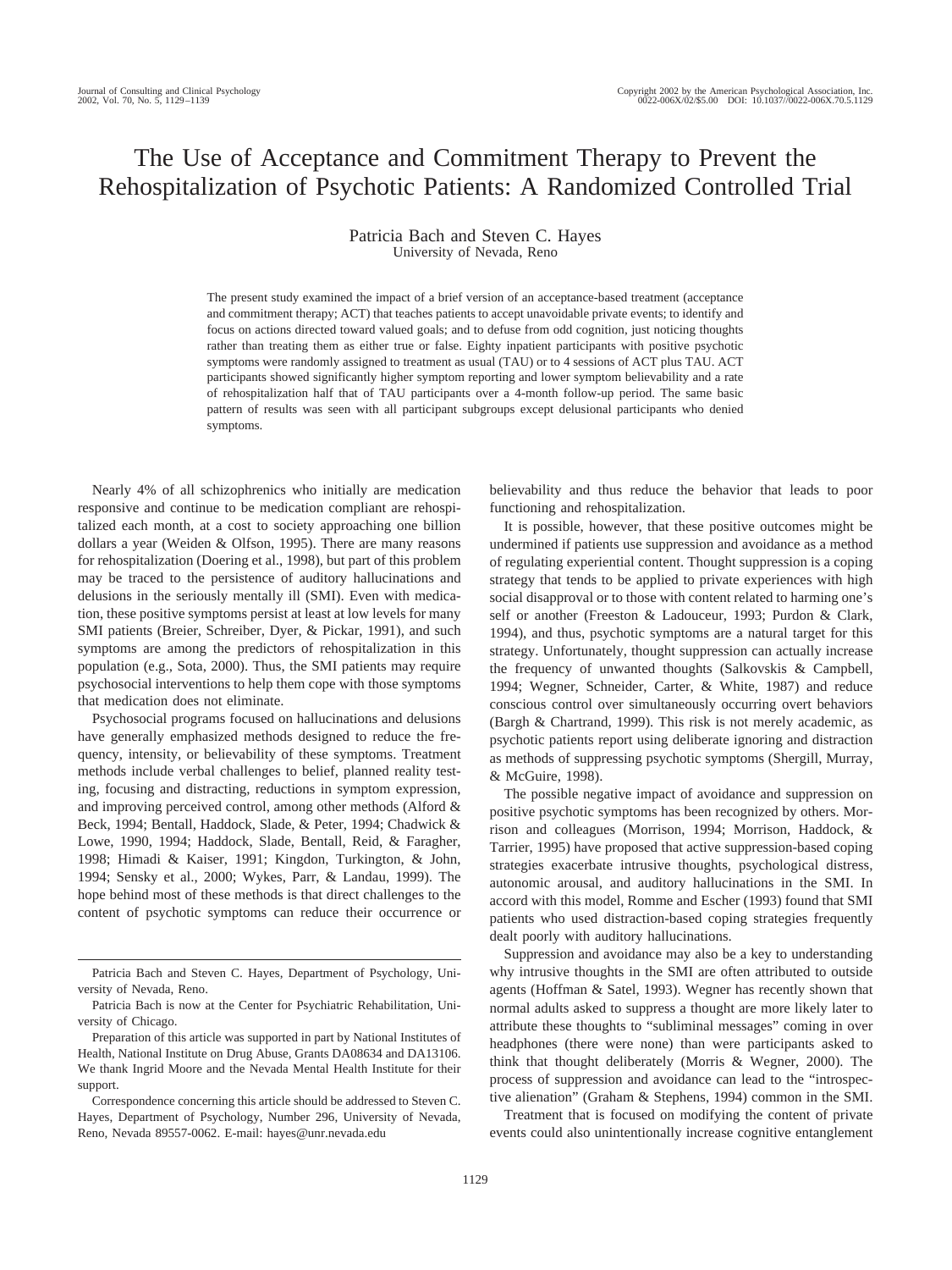and unhealthy self-focus in some psychotic patients. The SMI talk more about issues related to disordered thinking and tend to make more frequent references to their own cognitions as compared with normal controls (Rosenberg & Tucker, 1979). Auditory hallucinations are particularly likely to produce high levels of such selffocus (Morrison & Haddock, 1997).

There are psychosocial interventions that can change the believability and behavioral impact of problematic cognition without directly challenging them or targeting their content for change, however. In recent years, several interventions have emerged within the behavior therapy and cognitive therapy traditions that teach patients acceptance and mindfulness to defuse from (i.e., take less literally) internal sources of distress (e.g., Jacobson, Christensen, Prince, Cordova, & Eldridge, 2000; Linehan et al., 1999; Teasdale et al., 2000).

Acceptance and commitment therapy (ACT;<sup>1</sup> Hayes, Strosahl, & Wilson, 1999) is an example. ACT is based on the view that many maladaptive behaviors are produced by unhealthy attempts to avoid or suppress thoughts, feelings, or bodily sensations (Hayes, Wilson, Gifford, Follette & Strosahl, 1996). Among other components, patients are taught (a) to identify and abandon internally oriented control strategies, (b) to accept the presence of difficult thoughts or feelings, (c) to learn to "just notice" the occurrence of these private experiences, without struggling with them, arguing with them, or taking them to be literally true, and (d) to focus on overt behaviors that produce valued outcomes.

Early evidence indicates that ACT is a broadly useful clinical approach (Strosahl, Hayes, Bergan, & Romano, 1998) that has two particularly desirable attributes in this context. First, controlled research has shown that this approach reduces the negative behavioral impact of undesirable thoughts and feelings. For example, applying ACT to worksite anxiety and stress increases both the acceptance of these emotions and the positive work behaviors suppressed by them (Bond & Bunce, 2000). Similarly, an ACTbased acceptance rationale increases pain tolerance even if pain itself is not reduced (Hayes, Bissett, et al., 1999). Second, ACT seems to reduce the believability of negative private events more quickly than direct cognitive disputation in some clinical populations (e.g., Zettle & Hayes, 1987; see Hayes, Strosahl, & Wilson, 1999, for a review).

If these findings are applicable to the SMI, an acceptance-based intervention might have a significant effect on the believability and negative behavioral impact of the positive symptoms of serious mental illness, but without the dangers of increased cognitive entanglement and the paradoxical effects of thought suppression. A recent single-case study has shown that ACT can be useful in coping with auditory hallucinations (García & Pérez, 2001), which further suggests that this approach may be applicable to the SMI patient.

Our strategy in the present study was to expose patients experiencing positive psychotic symptoms in an acute care inpatient facility to a very brief form of ACT and to see whether it reduced the believability of these symptoms and their negative behavioral impact as assessed by rates of rehospitalization. If so, testing more lengthy or complex acceptance-based interventions with this population, alone or as part of more comprehensive packages, may be warranted.

Although ACT might be helpful in coping with either hallucinations or delusions, the rational for treating these two symptoms with acceptance and defusion procedures differs. Delusions often seem to serve as explanations for personal failures that place blame outside of the individual (Bentall & Kinderman, 1999). Conversely, hallucinations may themselves become a focus of control in psychotic patients (Persaud & Marks, 1995). Said more simply, although hallucinations may commonly be a target of avoidance, delusions may be a form of avoidance. If delusions are themselves verbal avoidance strategies, it is not so much the delusional process that needs to be accepted, but rather the feelings of failure, depression, anxiety, and so on that the delusions help regulate. Thus, a post hoc comparison in the present study was the interaction between acceptance and the particular positive symptoms being experienced.

#### Method

#### *Participants*

Eighty inpatients at a state psychiatric hospital (Nevada Mental Health Institute; NMHI) who were experiencing auditory hallucinations or delusions at the time of their admission and who would be receiving outpatient treatment at NMHI following their discharge from the inpatient unit agreed to participate. Potential participants were excluded if (a) given a diagnosis of substance-induced psychosis, (b) their symptoms occurred as part of a dementia, delirium, or medical condition, or (c) they had a diagnosis of mental retardation on Axis II of the *Diagnostic and Statistical Manual of Mental Disorders* (4th ed.; American Psychiatric Association, 1994). Participant demographic characteristics as charted following the hospital intake procedure are shown in Table 1. Although the inclusion criteria were focused on symptoms, not on diagnoses per se (see Persons, 1986), diagnoses were well balanced between the treatment conditions.

Potential participants were approached as soon as their condition was stable enough to allow them to understand the nature of the study. Approximately one of five patients approached agreed to participate. Although detailed analyses of the characteristics of refusers were not possible because of ethical concerns, it was possible to compare participants with typical SMI patients at NMHI. The two patient groups differed in two ways: Participants were less likely to have a secondary substance abuse diagnosis (17% of the volunteering group vs. 70% typically) and were more likely to have had previous admissions to NMHI (90% of the volunteering group, ranging from 1–58 previous hospitalizations, vs. 35% typically).

The average frequency of hallucinations and delusions at baseline was rated 6.0, or "more than once a day," on the rating scale used. On average, it had been 77 days since participants were last released from the hospital, with an average stay of 33 days. Because it is known that past rehospitalization predicts future rehospitalization (Olfson et al., 1999), the participant group can be thought of as a fairly chronic sample, particularly at risk for rehospitalization.

Those who agreed to participate were randomly assigned (40 per condition) to receive treatment as usual (TAU) or the ACT intervention plus TAU (ACT + TAU—which, to avoid confusion with the other condition, is simply labeled *ACT* throughout the rest of this article). Inpatient staff and outpatient staff, with the exception of case managers, were blind to the

<sup>&</sup>lt;sup>1</sup>Unfortunately in this context, Acceptance and Commitment Therapy has the same acronym, ACT, as is often used to refer to Assertive Community Treatment. In the present study, ACT will refer solely to Acceptance and Commitment Therapy.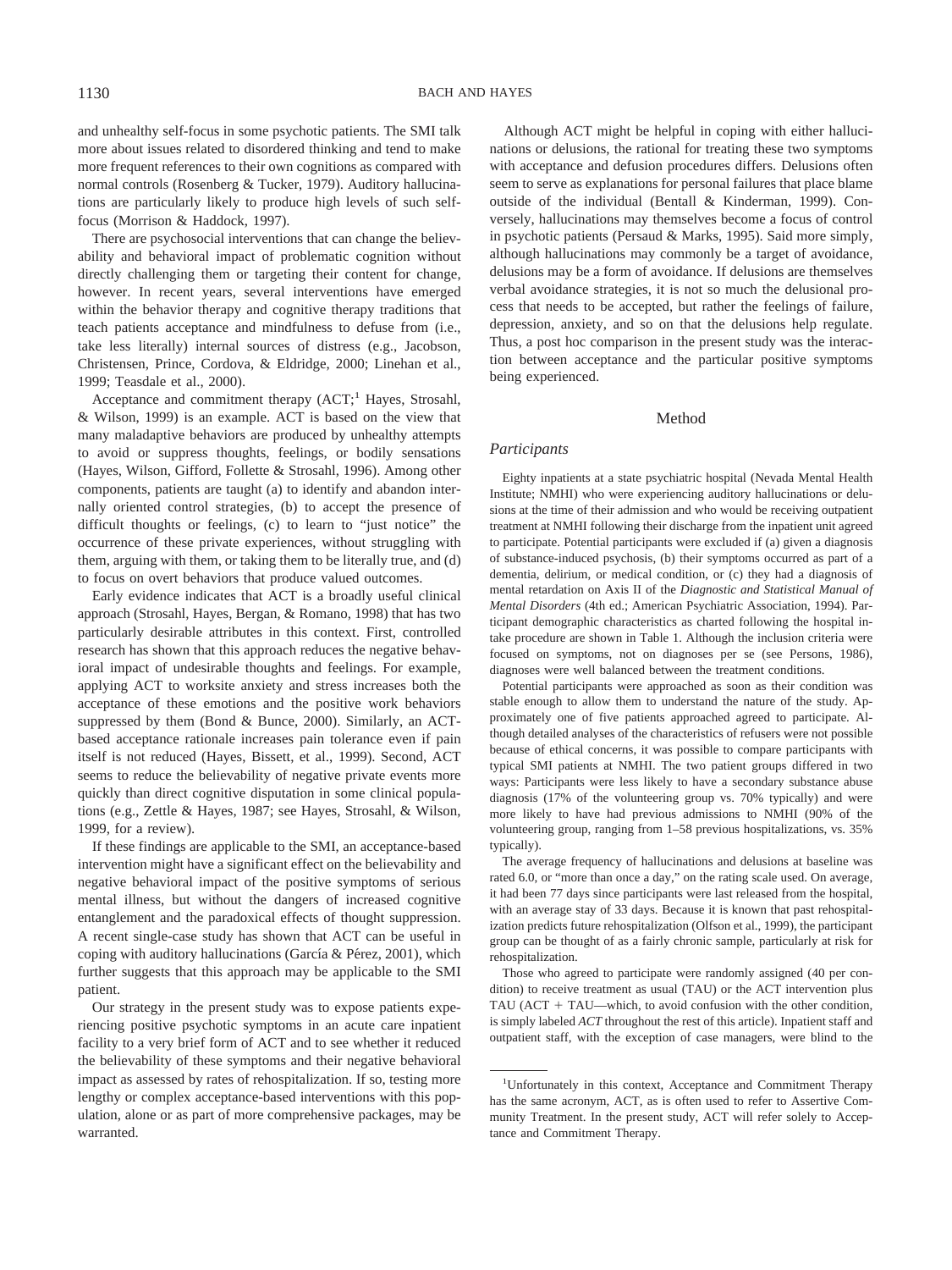Table 1 *Characteristics of Participants in the ACT and TAU Conditions*

|                              | Condition                |                        |  |  |
|------------------------------|--------------------------|------------------------|--|--|
| Variable                     | $ACT + TAIJ$<br>group(n) | <b>TAU</b><br>group(n) |  |  |
| Mean age (years)             | 39.2                     | 39.5                   |  |  |
| Gender                       |                          |                        |  |  |
| Male                         | 27                       | 24                     |  |  |
| Female                       | 13                       | 16                     |  |  |
| Ethnicity                    |                          |                        |  |  |
| Caucasian non-Hispanic       | 32                       | 28                     |  |  |
| Hispanic                     | 4                        | 5                      |  |  |
| African American             | $\overline{2}$           | 1                      |  |  |
| Southeast Asian              | 1                        | $\overline{0}$         |  |  |
| Native American              | 1                        | 1                      |  |  |
| Hospital supplied diagnosis  |                          |                        |  |  |
| Schizophrenia                | 20                       | 23                     |  |  |
| Schizoaffective disorder     | 10                       | 9                      |  |  |
| Mood disorder with psychotic | 6                        | 6                      |  |  |
| features                     |                          |                        |  |  |
| Delusional disorder          | 2                        | 1                      |  |  |
| Psychosis NOS                | $\mathfrak{D}$           | 1                      |  |  |
| Secondary diagnoses          |                          |                        |  |  |
| Substance related disorder   | 8                        | 7                      |  |  |
| Borderline intellectual      | 5                        | 5                      |  |  |
| functioning                  |                          |                        |  |  |
| Personality disorder         | 7                        | 5                      |  |  |

*Note.*  $ACT = acceptance and commitment therapy; TAU = treatment as$ usual;  $NOS = not$  otherwise specified.

identity of participants. Outpatient case managers, who collected some of the follow-up measures, were necessarily aware of the identity of participants but were blind to their condition. To avoid biasing this initial, highly focused study, hospital staff received no specific training related to the study. Some clinical staff attended a 90-min colloquium on ACT 1 year prior to the study, however.

### *Conditions*

*TAU.* TAU on the NMHI inpatient unit consisted of medication, attendance at three or more psychoeducational groups (each meeting one or two times a week for an average of 40 min each session) and, for those hospitalized for more than a few days, individual psychotherapy sessions with a psychologist or psychology intern a minimum of once a week. After discharge, TAU included case management services and monthly meetings with a psychiatrist for medication management. Psychosocial rehabilitation classes, psychotherapy, and Assertive Community Treatment were also available, but not all patients participated in these outpatient services (in the present study 60% of the participants did so).

*ACT.* In addition to TAU, experimental participants received four 45–50-min individual ACT sessions conducted by a psychology intern (Patricia Bach), who had been trained to the point of competence by the developer of the treatment approach (Steven C. Hayes). The components of the brief ACT intervention used in this study were drawn from the larger ACT manual (Hayes, Strosahl, & Wilson, 1999), with specific metaphors and exercises that were modified to fit the population. Components of the four sessions and their source in the ACT manual are shown in the Appendix.

The first session took place within 72 hr of the patient's consenting to participate and consisted of an overview of the ACT approach. The focus was on the participant's past efforts to deal with the positive symptoms of psychosis and the possibility of just noticing thoughts and perceptions rather than believing and acting on them. The following exercise provides an example of the focus of this session. The therapist pointed out that people are thinking much of the time and that all of us have thoughts that we do not act on, such as thinking about eating when no food is available at the moment or thinking of yelling at someone who is annoying us without doing so. The participant was asked to "take their mind for a walk" (Hayes, Strosahl, & Wilson, 1999, pp. 162–163). In this exercise, the therapist acts as the participant's mind while the participant goes for a walk. The therapist walks behind the participant verbalizing a running commentary on the things and events they encounter, describing, evaluating, instructing, analyzing, predicting events, and recommending actions. Participants are instructed to just notice what the mind says, without attempting to communicate with it, and to behave as they choose, regardless of what their mind says. This cognitive defusion exercise helps the client get in touch with the ubiquity of thoughts and the possibility that one need not take most thoughts literally or act with respect to them.

The second session was held within 72 hr of the first session. The focus was on accepting one's symptoms even though one may not like them. An example from this session was the polygraph metaphor (Hayes, Strosahl, & Wilson, 1999, pp. 123–124), which is used to point out the futility of trying to control one's thoughts, feelings, and bodily sensations. Participants are asked to suppose that they are hooked up to a polygraph machine that could detect any anxiety. They are then asked to imagine that they will be harmed if they become anxious, but that the machine would know if they were anxious, and to consider whether they could avoid anxiety under these conditions. The participant experiences the paradox that trying to control discomfort often creates more discomfort. Accepting negatively evaluated thoughts, feelings, or bodily sensations may or may not reduce them or the distress they cause, but trying to avoid or control them will very likely increase their frequency, intensity, and distress-producing capacity.

The third session was held within 3 to 5 days of the second. The third session focused on accomplishing valued goals and examining the context in which given responses to symptoms may be more or less workable. For example, many clients described living independently as a valued goal. In this case, the therapist might ask the participant to consider past strategies for coping with voices and how they might interfere with that goal. For example, using illicit drugs or yelling at the voices might temporarily alleviate the voices, but they will also interfere with maintaining independent housing. The participant was asked to consider coping strategies that would not interfere with their goals.

The fourth and final session was held within 72 hr of the client's discharge from the inpatient unit. In most cases, this session was just prior to discharge; however, in some cases, when the hospitalization was brief, this session was held in the first 72 hr after discharge. In the final session, the concepts described in the first three sessions were reviewed.

#### *Measures*

Data on rehospitalization were collected during a 4-month follow-up period. NMHI is the only public mental hospital for nearly 200 miles, and participants who remained in the area would almost certainly be returned to NMHI if rehospitalization were required. Thirty-five participants in each condition remained in the area, and none of these dropped out of the study. No participant complained about the rationale or content of the intervention.

The days-to-hospitalization data were collected from hospital records. Baseline days to hospitalization were measured as the number of days from the time they were hospitalized during the hospital stay in which they participated in the study to the date of discharge from the previous hospitalization, up to 120 days (the length of the follow-up period). Follow-up hospitalization was measured from the day the participant was discharged from the hospital during the hospital stay in which they partic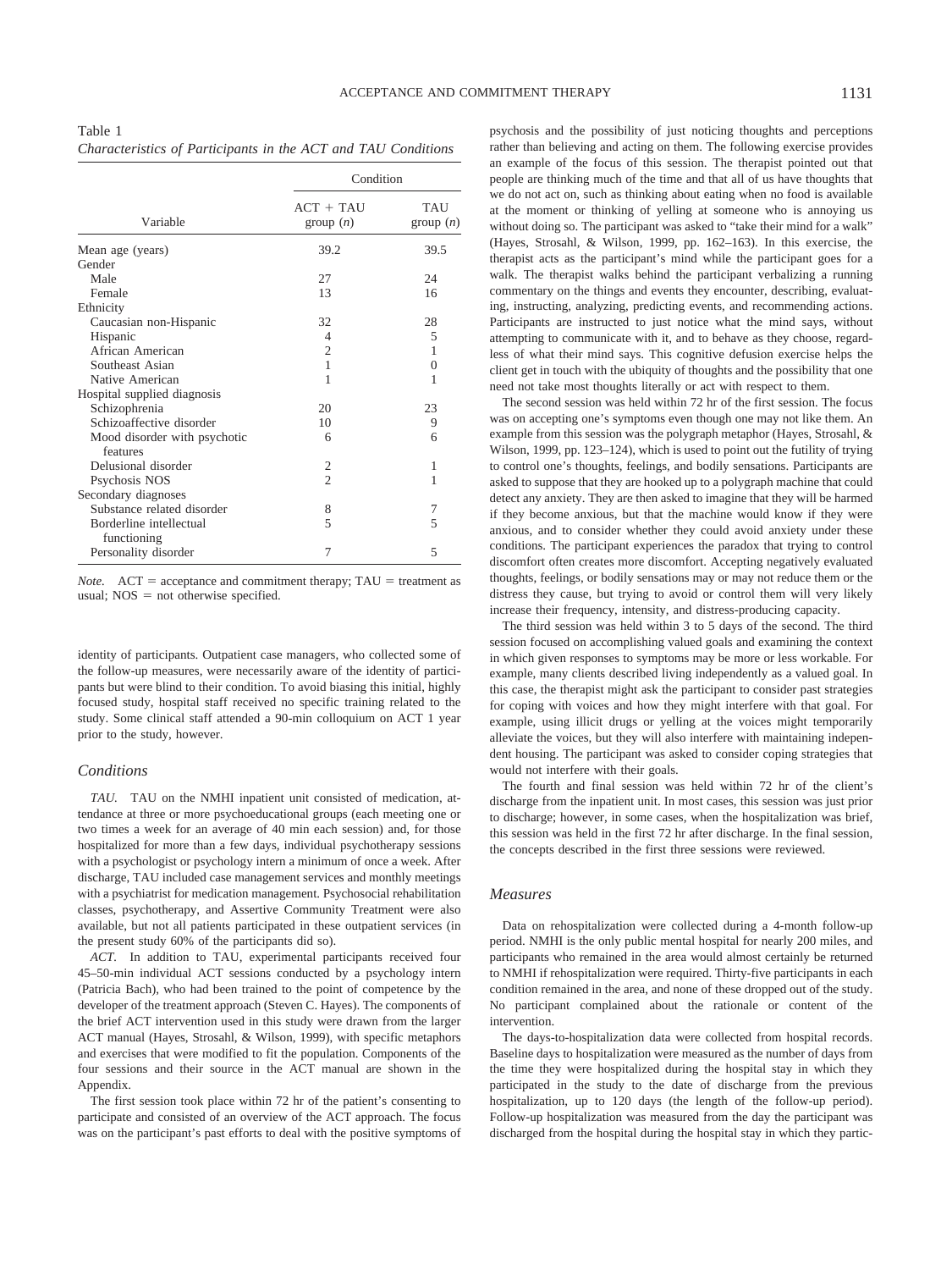ipated in the experiment until the next day they were hospitalized during the 120 days following discharge. Such data were available for 30 TAU participants (86%) and 33 ACT participants (94%). The remaining participants took part in the study during their first hospitalization at NMHI and, thus, had no baseline hospitalization data that could be objectively verified.

Participants also completed measures assessing the frequency of their symptoms, the distress they experienced with regard to such symptoms, and the believability of symptoms. The measures were collected at baseline and at follow-up; questions were presented orally during an assessment meeting with the participant. Baseline measures were collected by one of the investigators (Patricia Bach) immediately after the participant signed the consent form agreeing to participate in the study. Follow-up measures were collected by the participant's case manager or by one of the investigators (Patricia Bach).

When participants experienced both delusions and hallucinations, they were asked which symptom was more distressing to them and completed measures regarding only the more distressing symptom. Participants assessed the frequency of their symptoms in the previous month using a 7-point scale with ratings of  $1 = no$  symptoms,  $2 = less$  than once a week,  $3 = about once a week, 4 = several times a week, 5 = daily, 6 = more$ *than once a day*, and  $7 =$  *almost constant*. Participants were asked, "On average, how often have you heard voices [or thought about *X*] in the past month? Never, less than once a week, about once a week," and so on. Delusional beliefs were not identified as such when the interviewer asked the participant about frequency, distress, and believability in relation to them. When asking about delusions, the interviewer phrased the question, "How often do you think about [delusional content]" (e.g., "gang members stalking you," "your dead brother talking to you").

Distress and believability were measured using a rating from 0–100. For the distress measure, participants were asked, "On a scale of zero to 100, how distressed are you when you hear voices [think about *X*]? Zero means not distressed at all, and 100 is the most distressed you've ever been." For the believability measure, participants were asked, "On a scale of zero to 100, to what degree do you believe that *X* is true [e.g., gang members are stalking you, the voices are telling you that you are a bad person]? Zero means you are certain it is not real or true, and 100 means you are absolutely certain that it is real or true." Because distress and believability measured reactions to positive symptoms, they were not taken if participants said they were experiencing no symptoms. These measures were taken after the participant signed the consent to participate and again four months after the patient was discharged from the hospital.

Medication compliance was measured by participant self-report. Participants were asked, "In the past month, have you (a) taken all medication as prescribed, (b) been partially compliant, that is, took some medication but did not take it as prescribed, or in the case of injectable medication, received the shot after it was due but before the next shot was due, or (c) not taken medication at all." In 40% of cases, follow-up medication compliance was independently verified through the laboratory, injection records, or report of a caregiver who distributed medication.

#### Results

#### *Objective Outcome*

The primary (and most objective) outcome measure was rehospitalization. Four participants in each condition moved out of the area, and 1 in each condition died. Of the remaining 35 participants in each condition, 7 of the ACT participants (20%) and 14 of the TAU participants (40%) were rehospitalized during the 4 months following release. Figure 1 shows the rehospitalization curves for the ACT and TAU participants. A survival analysis showed that ACT participants were hospitalized at a significantly lower rate than were TAU participants: Wilcoxon's statistic  $(1, N =$ 



*Figure 1.* Daily percentages of participants in the acceptance and commitment therapy (ACT) and treatment-as-usual conditions remaining out of the hospital over the 4-month period following initial release.

 $70) = 4.26 p \le 0.05$ ; an alpha level of at least  $0.05$  was used for all statistical tests. ACT participants remained out of the hospital an average of 22 days longer than control participants during the 120-day follow-up period.

To assess whether this difference represented a change in the pattern previously shown by these specific participants, we analyzed baseline data. Objectively verified baseline days to hospitalization data were available for 63 of 70 participants (90%). The 7 participants who were hospitalized for the first time at NMHI were excluded from this analysis. These participants were a mix of patients who had never been hospitalized before and those who had been hospitalized elsewhere. Because it was not possible to know whether some of these patients had falsely denied previous hospitalization or to know if self-reports of previous hospitalization were accurate, it seemed more conservative to exclude them from the analysis rather than to construct days of hospitalization data entirely from self-report. Furthermore, as 5 of the participants were in the TAU condition and 2 were in ACT, failing to insert baseline zeros based on self-report alone serves to make a Type I error less likely.

Both groups represented relatively severe populations, with high initial rates of hospitalization. During baseline, participants stayed out of the hospital an average of 78.5 days in the ACT group and 75.3 in the TAU group, a nonsignificant difference, *F*(1,  $61$ ) = 0.07, *ns*. The superiority of the ACT group, thus, was not due to the accidental creation of a group through random assignment from those who were less likely to be hospitalized in the first place.

Follow-up days to hospitalization scores were also subjected to an analysis of covariance, using the baseline days to hospitalization scores as the covariate (once again, those without objective baseline data were excluded from this analysis). The difference between the two conditions in the number of days to hospitalization during follow-up was statistically significant,  $F(1, 60) = 4.74$ ,  $p = .03$ .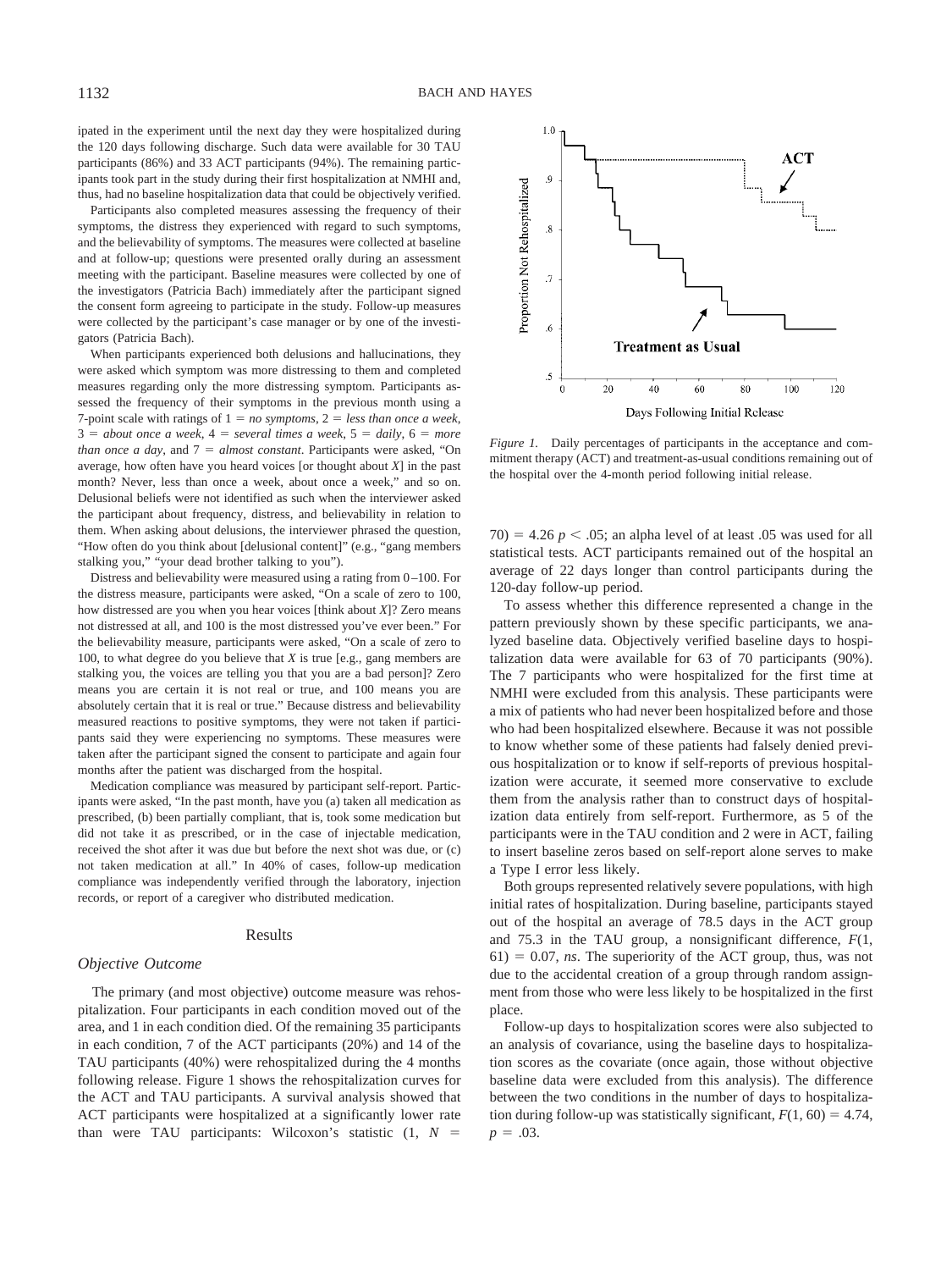70%

60%

#### *Accounting for the Difference in Objective Outcome*

Several possible processes were examined as potentially accounting for these outcome differences.

*Medication usage.* One possible explanation for the finding that ACT intervention participants remained out of the hospital longer is that ACT participants were more likely to take medications as prescribed as compared with control participants. This was not the case. At follow-ups, 69% and 31% of the ACT participants versus 77% and 23% of the TAU participants, respectively, reported that they were compliant or partially complaint with their medication regimen. The self-report data were compared statistically using a Wilcoxon's rank test comparing the change in medication compliance from pretreatment to follow-up. The difference between the two groups was nonsignificant. A similar negative result was found for the main subgroups of participants complaining of hallucinations or delusions. This finding suggests that the difference in hospitalization between ACT and TAU participants was not due to differences in medication compliance.

Collateral information on medication compliance (i.e., injection records, laboratory results, or reports from significant others administering the medication) was available for 28 of the 70 participants (40%). These data showed that 23 of 28 participants (82%) accurately described their medication compliance. Among those who gave inaccurate reports, 1 reported partial compliance when he was noncompliant and the others reported full compliance when collateral information suggested partial compliance. Thus, collateral information suggests that the majority of participants were truthful in describing their medication compliance.

*Symptom frequency.* Another possible explanation for the difference in hospitalization rates is that ACT participants experienced fewer psychiatric symptoms. For participants reporting the presence of symptoms, the frequency of reported symptoms was not significantly different between the ACT and TAU participants, whether at baseline,  $F(1, 69) = 2.12$ , *ns*, or at follow-up,  $F(2, 69) = 2.12$  $29$ ) = 0.36, *ns*. ACT participants were twice as likely as TAU participants to report symptoms at all, however, with 21 ACT participants (60%) and 11 TAU participants (31%) reporting symptoms at follow-up, a significant difference,  $\chi^2(1, N =$  $70) = 5.76$ ,  $p = .016$ . In each group, 18 participants complained primarily of delusions at baseline and 17 complained primarily of hallucinations. As is shown in Figure 2, both subgroups showed the same pattern of increased symptom reporting among the ACT participants. These data present an anomaly: More ACT participants reported symptoms, but significantly fewer were hospitalized.

One possible explanation is that higher levels of symptom reporting in the ACT condition was an indirect measure of acceptance, at least for those participants who still had active symptoms. If participants were more accepting of symptoms that occurred, they presumably would be more likely to acknowledge them rather than deny them. If so, symptom report may actually be prophylactic for ACT condition participants. Overall, this seems to be what occurred. In the ACT condition, 5 of 14 participants who denied symptoms (36%) were hospitalized, but only 2 of the 21 (9.5%) participants who acknowledged symptoms reentered the hospital. In the TAU group, this strong relationship between symptom reporting and low rehospitalization did not occur: 10 of the 24



*Figure 2.* Symptom reporting at follow-up in the acceptance and commitment therapy (ACT) and treatment-as-usual (TAU) conditions, overall and for participant subgroups complaining of hallucinations or delusions.

participants (42%) who denied symptoms and 4 of the 11 (36%) participants who acknowledged symptoms were rehospitalized.

Examination of the impact of ACT for various subgroups of participants revealed a more complex story, however. The data are shown in Figure 3 and Table 2. The small numbers of participants in these sub-subgroups prevent meaningful statistical analysis of these subgroup differences, but the overall pattern seems clear. All of the subgroups showed a positive effect for ACT with the exception of symptom deniers complaining primarily of delusions.

*Symptom distress and believability.* Why would there be higher acceptance of symptoms in the ACT group? One possibility is that these symptoms became less distressful or less believable. In the present study, symptom distress and believability referred to reactions to symptoms that actually occurred. For example, a participant might be asked, "On a scale of zero to 100, to what degree do you believe that the voices telling you that you are a bad person are true?" If a participant denied hearing voices, the participant was not asked if the voices were believed. There was no significant difference in the distress associated with symptoms between the two groups. Distress decreased from a mean of 87.7 to 49.0 from baseline to follow-up among ACT intervention participants and from a mean of 80.4 to 49.1 among control participants,  $F(2, 29) = 1.84$ , *ns*.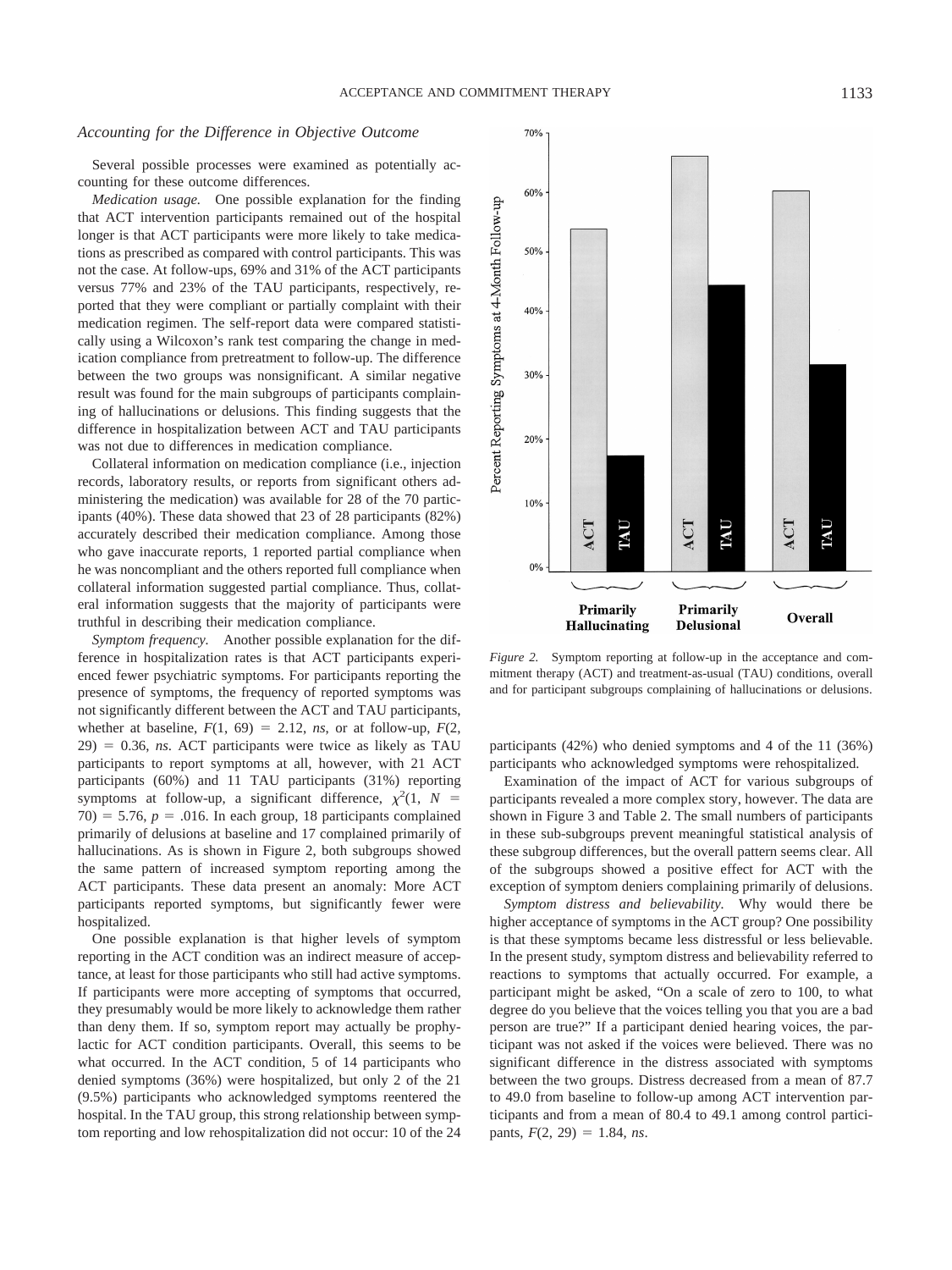

*Figure 3.* Percentages of participants in the acceptance and commitment therapy (ACT) and treatment-as-usual (TAU) conditions rehospitalized during the 4-month period following initial release, overall and for participant subgroups defined by primary positive psychotic symptom, symptom reporting, and co-occurring substance use disorder. Note that some of these percentages are based on very small numbers. Actual numbers can be found in Table 2 and, for the dually diagnosed, in the text.

Believability referred to the degree to which participants believed that the content of delusional beliefs or auditory hallucinations that actually occurred corresponded to reality. Believability decreased from a mean value of 78.7 at baseline to 40.7 at follow-up among ACT participants and from a mean value of 75.4 to 63.6 among TAU participants (see Figure 4). An analysis of covariance of follow-up believability ratings was conducted with the baseline ratings as a covariate. The difference in believability ratings between the two groups was statistically significant, *F*(1,  $(29) = 4.36, p < .05.$ 

This pattern of between-groups results suggests that the reduced believability of psychotic symptoms played a role in the impact of ACT on rehospitalization. It would strengthen the account if believability scores within the ACT condition predicted positive outcomes, but that possibility cannot be assessed with these data. The analytic problem comes because believability, as defined in the present study, can only be measured when symptoms are admitted to, and the rehospitalization outcomes in the ACT condition for those participants were too uniformly positive to relate other measures to them. Only 2 participants who admitted symp-

Table 2

*Relationship Between Symptom Reporting and Hospitalization Overall and in Hallucinating and Delusional Subgroups of Participants*

| Variable                          | Participant Complaint |     |                |            |            |     |  |
|-----------------------------------|-----------------------|-----|----------------|------------|------------|-----|--|
|                                   | Combined              |     | Hallucinations |            | Delusions  |     |  |
|                                   | <b>ACT</b>            | TAU | <b>ACT</b>     | <b>TAU</b> | <b>ACT</b> | TAU |  |
| Deny symptoms—rehospitalized      |                       | 10  | 2              | 9          |            |     |  |
| Deny symptoms-not rehospitalized  | 9                     | 14  | 6              |            |            |     |  |
| Admit symptoms-rehospitalized     | 2                     | 4   | 0              |            |            |     |  |
| Admit symptoms-not rehospitalized | 19                    |     | 9              |            | 10         |     |  |
| Total                             | 35                    | 35  | 17             | 17         | 18         | 18  |  |

*Note.*  $ACT = acceptance and commitment therapy; TAU = treatment as usual.$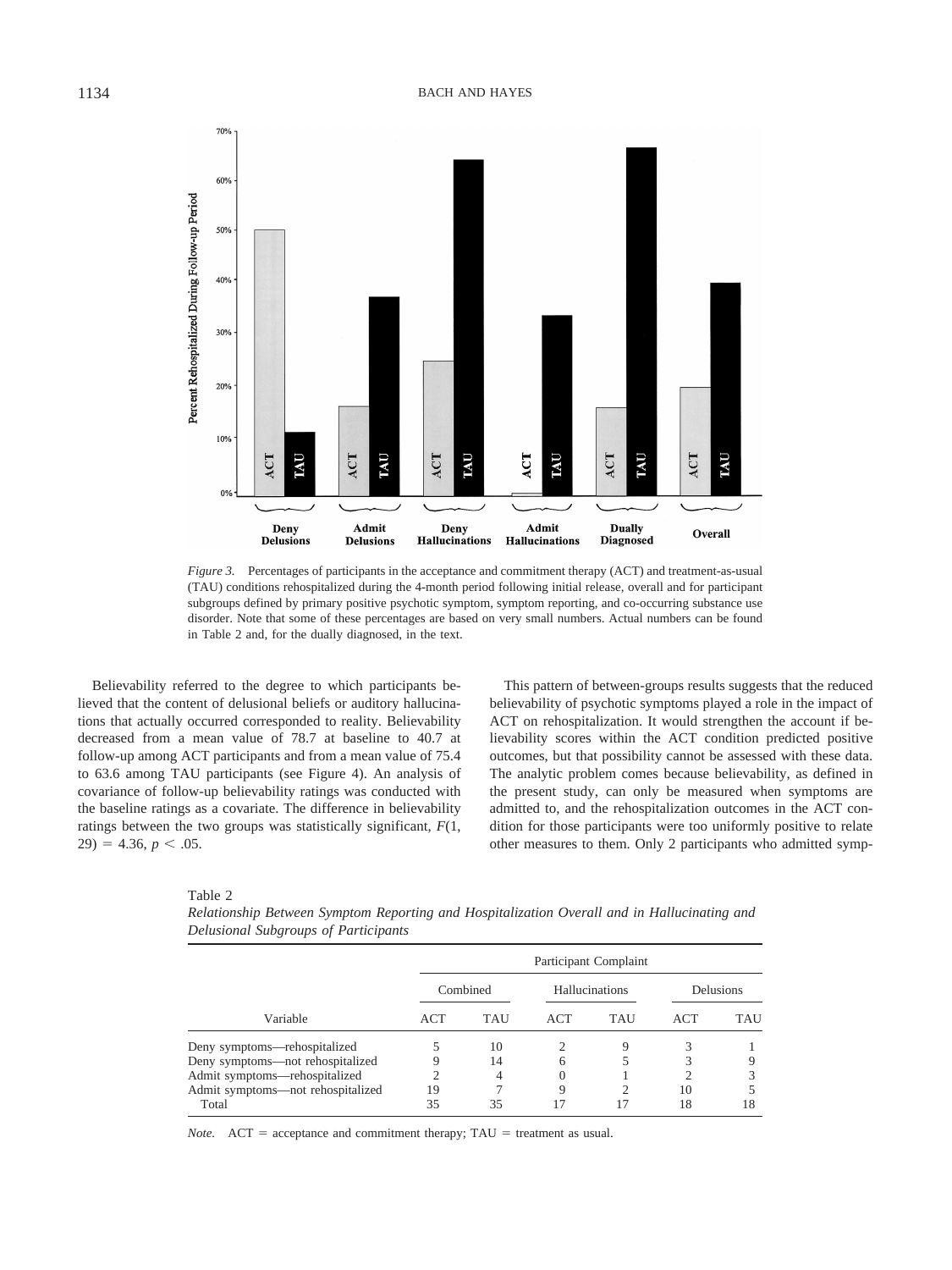

*Figure 4.* Self-rated believability of hallucinations and delusions for participants in the acceptance and commitment therapy (ACT) and treatment-as-usual conditions during baseline and follow-up.

toms in the ACT condition were rehospitalized during the study, whereas 19 were not. These 2 rehospitalized ACT participants had average baseline and follow-up believability scores of 100, which fits the hypothesized mediating role for believability, but the sample size is too small for analysis.

#### *Impact on the Dually Diagnosed*

Finally, because the dually diagnosed have particularly high rates of rehospitalization (Dickey & Azeni, 1996) it is worth mentioning the outcomes for participants who were also diagnosed with a substance abuse disorder. There were 12 dually diagnosed participants, 6 in each condition. In the ACT condition 3 of 6 admitted symptoms and 1 of 6 was rehospitalized; in the TAU condition, 1 of 6 admitted symptoms and 4 of 6 were rehospitalized. Although the sample size is too small for statistical analysis, the pattern found was the same as the overall results and most other subgroups of participants (see Figure 3).

#### Discussion

The present study found that four sessions of an individual acceptance intervention reduced the rate of hospitalization over a 4-month period by 50% in a relatively chronic group of hospitalized patients experiencing positive symptoms of psychosis. Participants in the ACT condition were considerably more likely to report symptoms than were TAU participants, and they were three times more likely to stay out of the hospital if they did. ACT participants who reported symptoms reported similar symptom frequency and distress associated with symptoms but lower believability of symptoms as compared with TAU participants. Examination of the changes shown within subgroups of participants (e.g., the dually diagnosed, participants complaining of hallucinations who reported symptoms, and so on) showed similar patterns except for the symptom deniers complaining of delusions.

Although acceptance and mindfulness are receiving increased attention among empirical clinicians (e.g., Jacobson et al., 2000; Linehan, 1993; Teasdale et al., 2000), researchers are only beginning to analyze the outcomes produced and processes involved. Given the level of knowledge, it seems less important at this stage to show that comprehensive acceptance packages are more effective than other packages in large efficacy studies than it is to determine whether the process and outcome results of acceptance procedures comport with the theory underlying them.

The theory underlying ACT is fairly well-elaborated, yet can be simply stated: "ACT therapists try to help clients make room for . . . life's difficulties and to move in the direction of their chosen values. The barriers to doing this are experiential avoidance and cognitive fusion, which prevent a behavioral commitment to living a valued life" (Hayes, Strosahl, & Wilson, 1999, p. 81). ACT thus seeks to increase clients' willingness to be exposed to unpleasant private events if necessary to complete valued activities. The goal is to change participants' relationships to their symptoms rather than to change symptom frequency, as such, by helping them become less entangled with their symptoms and more focused on effective behavior. If the theory is correct, ACT should produce decreased symptom believability, increased symptom acceptance, and positive behavioral changes.

The overall pattern of results fit these predictions. ACT reduced rehospitalization, but these positive benefits could not be accounted for by medication compliance, reductions in distress, or reductions in symptom frequency. Rather the effect seemed to be due to greater acceptance of symptoms and a decreased tendency to treat symptom content as real. At follow-up, twice as many ACT as TAU participants admitted to symptom occurrence, and participants in the ACT condition showed a significantly greater reduction in symptom believability than did TAU participants.

This pattern of results has been seen previously in the acceptance literature (e.g., Teasdale, 1997; Zettle & Hayes, 1987). When thoughts are not treated as fearsome, or are treated as literally true or false, their content can be observed more objectively, and believability seems to plummet without direct change efforts being made. This shift in perspective has been termed *deliteralization* or *cognitive defusion* in ACT (Hayes, Strosahl, & Wilson, 1999) and as *disidentification* or *decentering* in acceptance-based cognitive therapy (Teasdale, 1997).

Similar processes may occur naturally. Many individuals diagnosed with a psychotic disorder remain out of the hospital despite persistent positive symptoms (Breier et al., 1991). In a study examining the posthospital course of persons with schizophrenia, Carone et al. (Carone, Harrow, & Westermeyer, 1991) found that although most participants continued to report symptoms of psychosis, the correlation between symptoms and hospitalization decreased over time. They suggested that this could be because patients gradually became less emotionally committed to their symptoms. It could be that acceptance-based treatment merely induced this natural process.

The present treatment was extremely brief. We are unaware of any other psychosocial intervention that has shown a significant impact on rehospitalization in a controlled study when presented in such brief form. Sensky et al. (2000) showed a similar impact, for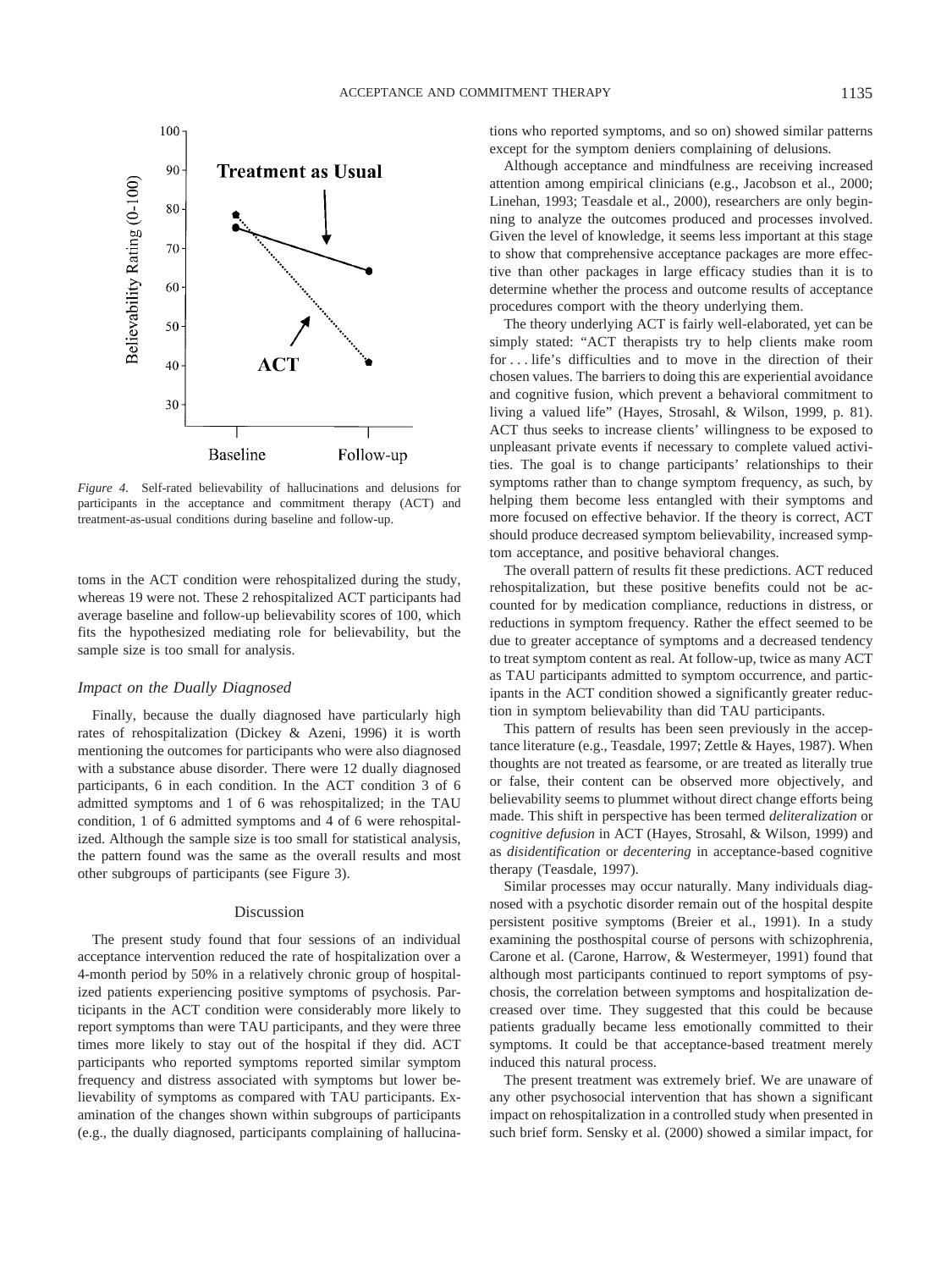example, but their intervention contained 21 sessions of cognitive– behavioral intervention, spread out over 9 months. It is not our intention to suggest that such a brief intervention is adequate, however. Such difficult problems as those dealt with in this study will surely require more extensive and comprehensive approaches. Indeed, the data in the present study suggest as much. In the first 2 months after discharge, fewer than 7% of ACT participants were rehospitalized compared with just over 30% of TAU participants. The survival curves subsequently assumed similar slopes for the two conditions. In other words, the effects were powerful for a few months and then began to wear off. This is hardly surprising with such a minimal intervention being used with such a disturbed population. It seems worth building on these methods to try to produce more extensive and long-lasting improvements. Lengthier treatment, covering a more extensive set of acceptance and defusion skills and including booster sessions after discharge, would be a logical next step. Researchers should also examine how to integrate acceptance procedures into more comprehensive packages of known benefit (e.g., social skills training, family therapy, cognitive–behavioral therapy, Assertive Community Treatment) to see if additive effects can be obtained.

One reason to try lengthier versions of ACT with this population is that ACT did not seem to have a beneficial effect for the one third of delusional participants in the ACT condition who continued to deny symptoms. A growing body of work in cognitive psychology has shown that delusions can act as a defense against underlying feelings of low self-esteem (e.g., Bentall & Kaney, 1996; Kaney & Bentall, 1992; Kinderman & Bentall, 1997; Lyon, Kaney, & Bentall, 1994). Indeed, in the baseline phase for both groups, and in the follow-up phase in the TAU condition, the more believable delusions were or became, the less distressing they were or became (e.g., for TAU participants believability and distress were correlated  $r = -.32$  at follow-up and  $-.51$  for changes in believability and changes in distress from pretreatment to follow-up).

The foreshortened version of ACT used in this study undermined this form of avoidance by reducing the believability of symptoms, but that initially might remove a prime coping strategy in some patients. In the ACT condition, unlike TAU, more believable delusions were associated with more distress  $(r = .3$  at follow-up), perhaps showing that the avoidance function of delusions was being undermined. Eventually defusion and acceptance tend to reduce stress (e.g., Bond & Bunce, 2000) and the feelings of failure, depression, anxiety, and so on that the delusions may help regulate (Hayes, Strosahl, & Wilson, 1999), but the brief form used here may not have been enough to produce that effect for all participants. Delusional participants continuing to deny symptoms may represent a particularly well-defended subgroup; the poorer outcomes in that subgroup would be understandable given the brief form of ACT used in this study.

Participants initially complaining of hallucinations but denying symptoms may not represent the same kind of well-defended subgroup. Undermining avoidance through guided exposure has previously been shown to be helpful with auditory hallucinations (Persaud & Marks, 1995). García and Pérez (2001) found evidence that ACT can reduce the actual frequency of hallucinations; thus, some of the hallucinating participants denying symptoms may have been experiencing genuine symptom reduction, which might help explain the more positive outcomes in this subgroup.

The present study has weaknesses and limitations. The measures of symptom severity were self-report, and the lack of standardized diagnostic assessment limits the degree to which these results can be confidently applied to specific diagnostic populations beyond the simple inclusion criteria of hospitalization and positive psychotic symptoms. The participants were fairly chronic. Relatively few had a secondary substance abuse diagnosis, but those that were dually diagnosed responded similarly to the larger sample. Although these sessions were scripted, and the therapist had been trained to competence by the originator of this therapy, no explicit measures were taken of adherence to the manual. None of these participants reported complete medication noncompliance (although collateral information identified 1 such participant). If participants willing to be involved in such research are individuals who are more compliant generally, the results of this study may not generalize to other types of psychotic patients. Use of a treatment as usual comparison group controls for only some nonspecific factors. As these patients were hospitalized and had many forms of therapy presented daily, the gross amount of therapy seems fairly well controlled, but it would be useful to compare ACT with an attention–placebo program oriented specifically toward positive symptoms of psychosis or to existing treatment packages that purport to work according to different psychological processes. Finally, a far larger trial will be needed to explore in a statistically adequate way the impact of ACT on specific subgroups of participants.

Against these weaknesses must be weighed the fact that an effect was found on an objective measures of social importance (e.g., rehospitalization). Further, the relationship found between process measures and objective outcomes, although coherent in terms of the theory underlying ACT, would not be obvious to participants. For example, if patients in the ACT group were merely compliant or responding to gross demand characteristics (always a worry with self-report measures), it is not clear why symptom reporting would be higher and believability would be lower in the ACT group, with both changes related to rehospitalization, whereas reports of medication compliance would be neither higher nor related to rehospitalization. The unusual nature of this pattern of results provides some indication that an active process is at work in the ACT intervention.

Psychosocial interventions can significantly reduce rehospitalization and improve patient functioning over medication alone (Gorman, 1996). Acceptance approaches can readily be combined with other psychosocial components that are known to be helpful with this population (see Paul & Menditto, 1992, for a review). The relatively large impact of even a very short acceptance intervention suggests that this form of intervention deserves research attention in psychotic populations.

#### References

- Alford, B. A., & Beck, A. T. (1994). Cognitive therapy of delusional beliefs. *Behaviour Research and Therapy, 32,* 369–380.
- American Psychiatric Association. (1994*). Diagnostic and statistical manual of mental disorders* (4th ed.). Washington, DC: Author.
- Bargh, J. A., & Chartrand, T. L. (1999). The unbearable automaticity of being. *American Psychologist, 54,* 462–479.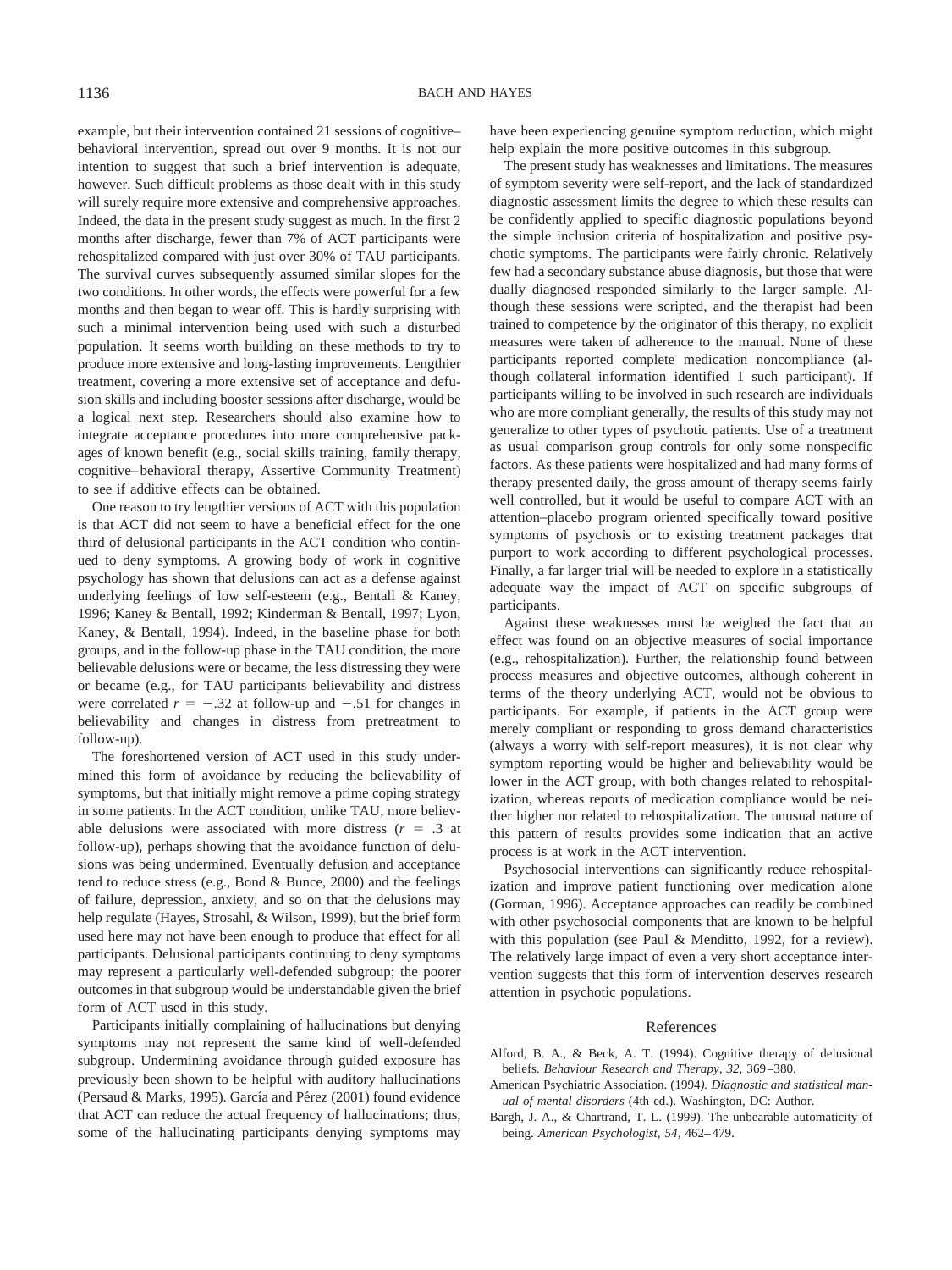- Bentall, R. P., Haddock, J. G., Slade, P., & Peter, D. (1994). Cognitive– behavior therapy for persistent auditory hallucinations: From theory to therapy. *Behavior Therapy, 25,* 51–66.
- Bentall, R. P., & Kaney, S. (1996). Abnormalities of self-representation and persecutory delusions: A test of a cognitive model of paranoia. *Psychological Medicine, 26,* 1231–1237.
- Bentall, R. P., & Kinderman, P. (1999). Self-regulation, affect, and psychosis: The role of social cognition in paranoia and mania. In T. Daglish & M. J. Power (Eds.), *Science and practice of cognitive–behavior therapy* (pp. 353–381). Chichester, England: Wiley.
- Bond, F. W., & Bunce, D. (2000). Mediators of change in emotion-focused and problem-focused worksite stress management interventions. *Journal of Occupational Health Psychology, 5,* 156–163.
- Breier, A., Schreiber, J. L., Dyer, J., & Pickar, D. (1991). National Institute of Mental Health longitudinal study of chronic schizophrenia: Prognosis and predictors of outcome. *Archives of General Psychiatry, 48,* 239– 246.
- Carone, B. J., Harrow, M., & Westermeyer, J. F. (1991). Posthospital course and outcome in schizophrenia, *Archives of General Psychiatry, 48,* 247–254.
- Chadwick, P. D. J., & Lowe, C. F. (1990). Verbal control of delusions. *Behavior Therapy, 21,* 461–79.
- Chadwick, P. D. J., & Lowe, C. F. (1994). A cognitive approach to measuring and modifying delusions. *Behaviour Research and Therapy, 32,* 355–367.
- Dickey, B., & Azeni, H. (1996). Persons with dual diagnoses of substance abuse and major mental illness: Their excess costs of psychiatric care. *American Journal of Public Health, 86,* 973–977.
- Doering, S., Mueller, E., Koepcke, W., Pietzcker, A., Gaebel, W., Linden, M., et al. (1998). Predictors of relapse and rehospitalization in schizophrenia and schizoaffective disorder. *Schizophrenia Bulletin, 24,* 87–98.
- Freeston, M. H., & Ladouceur, R. (1993). Appraisal of cognitive intrusions and response style: Replication and extension. *Behaviour Research and Therapy, 31,* 185–191.
- García, J. M., & Pérez, M. (2001). ACT as a treatment for psychotic symptoms. The case of auditory hallucinations. *Análisis y Modificación de Conducta, 27,* 113, 455–472.
- Gorman, J. M. (1996). *The new psychiatry.* New York: St. Martin's Press.
- Graham, G., & Stephens, G. L. (1994). Mind and mine. In G. Graham & G. L. Stephens (Eds.), *Philosophical psychopathology* (pp. 91–109). Cambridge, MA: MIT Press.
- Haddock, G., Slade, P. D., Bentall, R. P., Reid, D., & Faragher, E. B. (1998). A comparison of the long-term effectiveness of distraction and focusing in the treatment of auditory hallucinations. *British Journal of Medical Psychology, 71,* 339–349.
- Hayes, S. C., Bissett, R., Korn, Z., Zettle, R. D., Rosenfarb, I., Cooper, L., & Grundt, A. (1999). The impact of acceptance versus control rationales on pain tolerance. *Psychological Record, 49,* 33–47.
- Hayes, S. C., Strosahl, K. D., & Wilson, K. G. (1999). *Acceptance and commitment therapy: An experiential approach to behavior change.* New York: Guilford Press.
- Hayes, S. C., Wilson, K. G., Gifford, E. V., Follette, V. M., & Strosahl, K. D. (1996). Experiential avoidance and behavioral disorders: A functional dimensional approach to diagnosis and treatment. *Journal of Consulting and Clinical Psychology, 64,* 1152–1168.
- Himadi, B., & Kaiser, J. (1991). Assessment of delusional beliefs during the modification of delusional verbalizations. *Behavioral Residential Treatment, 6,* 355–366.
- Hoffman, R. E., & Satel, S. L. (1993). Language therapy for patients with persistent voices. *British Journal of Psychiatry, 162,* 755–758.
- Jacobson, N. S., Christensen, A., Prince, S. E., Cordova, J., & Eldridge, K. (2000). Integrative behavioral couple therapy: An acceptance-based,

promising new treatment for couple discord. *Journal of Consulting and Clinical Psychology, 68,* 351–355.

- Kaney, S., & Bentall, R. P. (1992). Persecutory delusions and the selfserving bias: Evidence from a contingency judgment task. *Journal of Nervous & Mental Disease, 180,* 773–780.
- Kinderman, P., & Bentall, R. P. (1997). Causal attributions in paranoia and depression: Internal, personal, and situational attributions for negative events. *Journal of Abnormal Psychology, 106,* 341–345.
- Kingdon, D. G., Turkington, D., & John, C. (1994). Cognitive–behavior therapy of schizophrenia. *British Journal of Psychiatry, 164,* 581–587.
- Linehan, M. M. (1993). *Cognitive–behavioral treatment of borderline personality disorder.* New York: Guilford Press.
- Linehan, M. M., Schmidt, H., Dimeff, L. A., Craft, J. C., Kanter, J., & Comtois, K. A. (1999). Dialectical behavior therapy for patients with borderline personality disorder and drug dependence. *American Journal on Addictions, 8,* 279–292.
- Lyon, H. M., Kaney, S., & Bentall, R. P. (1994). The defensive function of persecutory delusions: Evidence from attribution tasks. *British Journal of Psychiatry, 164,* 637–646.
- Morris, W. L., & Wegner, D. M. (2000, June). *Disowning our unwanted thoughts: Thought suppression and introspective alienation.* Poster presented at the meeting of the American Psychological Society, Miami Beach, FL.
- Morrison, A. P. (1994). Cognitive behaviour therapy for auditory hallucinations without concurrent medication: A single case. *Behavioural & Cognitive Psychotherapy, 22,* 259–264.
- Morrison, A. P., & Haddock, G. (1997). Self-focused attention in schizophrenic patients with and without auditory hallucinations and normal subjects: A comparative study. *Personality and Individual Differences, 23,* 937–941.
- Morrison, A. P., Haddock, G., & Tarrier, N. (1995). Intrusive thoughts and auditory hallucinations: A cognitive approach. *Behavioural & Cognitive Psychotherapy, 23,* 265–280.
- Olfson, M., Mechanic, D., Boyer, C. A., Hansell, S., Walkup, J., & Weiden, P. J. (1999). Assessing clinical predictions of early rehospitalization in schizophrenia, *Journal of Nervous & Mental Disease, 187,* 721–729.
- Paul, G. L., & Menditto, A. A. (1992). Effectiveness of inpatient treatment programs for mentally ill adults in public psychiatric facilities. *Applied & Preventive Psychology: Current Scientific Perspectives, 1,* 41–63.
- Persaud, R., & Marks, I. (1995). A pilot-study of exposure control of chronic auditory hallucinations in schizophrenia. *British Journal of Psychiatry, 167,* 45–50.
- Persons, J. B. (1986). The advantages of studying psychological phenomena rather than psychiatric diagnoses. *American Psychologist, 41,* 1252– 1260.
- Purdon, C., & Clark, D. A. (1994). Obsessive intrusive thoughts in nonclinical participants: Part II. Cognitive appraisal, emotional response and thought control strategies. *Behaviour Research and Therapy, 32,* 403– 410.
- Romme, M. A. R., & Escher, A. D. M. A. C. (1993). The new approach: A Dutch experiment. In M. A. R. Romme & A. D. M. A. C. Escher (Eds.), *Accepting voices* (pp. 11–27). London: MIND.
- Rosenberg, S. D., & Tucker, G. J. (1979). Verbal behavior and schizophrenia: The semantic dimension. *Archives of General Psychiatry, 36,* 1331–1337.
- Salkovskis, P. M., & Campbell, P. (1994). Thought suppression induces intrusion in naturally occurring negative intrusive thoughts. *Behaviour Research and Therapy, 32,* 1–8.
- Sensky, T., Turkington, D., Kingdon, D., Scott, J., Siddle, R., O'Carroll, M., & Barnes, T. (2000). A randomized controlled trial of cognitive– behavioral therapy for persistent symptoms in schizophrenia resistant to medication. *Archives of General Psychiatry, 57,* 165–172.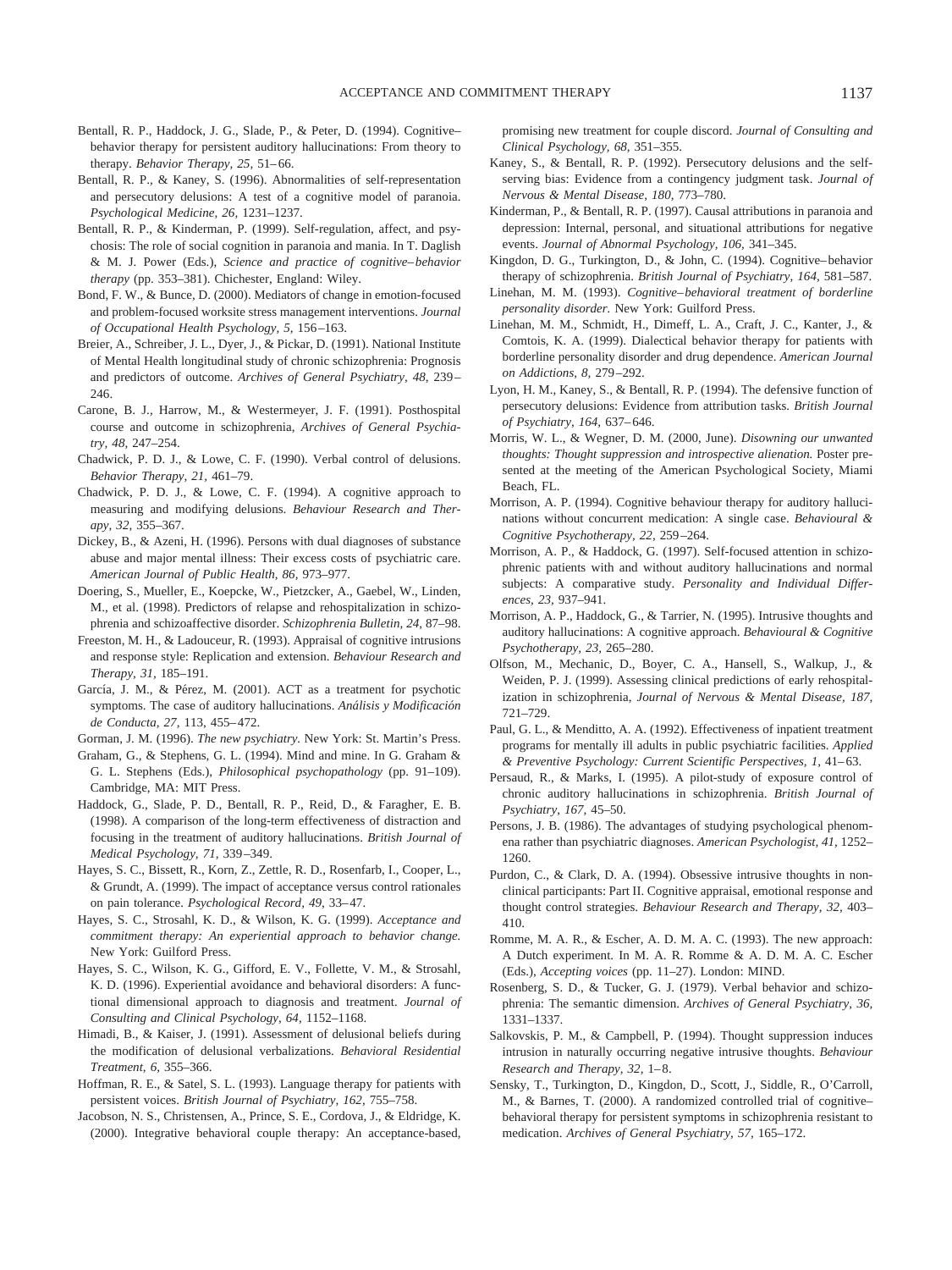- Shergill, S. S., Murray, R. M., & McGuire, P. K. (1998). Auditory hallucinations: A review of psychological treatments. *Schizophrenia Research, 32,* 137–150.
- Sota, T. L. (2000). Outcome in schizophrenia: Are cognitive variables predictors of rehospitalization and quality of life? *Dissertation Abstracts International, 60*(8)*,* 4253B.
- Strosahl, K. D., Hayes, S. C., Bergan, J., & Romano, P. (1998). Assessing the field effectiveness of acceptance and commitment therapy: An example of the manipulated training research method. *Behavior Therapy, 29,* 35–64.
- Teasdale, J. D. (1997). The relationship between cognition and emotion: The mind-in-place in mood disorders. In D. M. Clark & C. G. Fairburn (Eds.), *Science and practice of cognitive–behavior therapy* (pp. 67–93). New York: Oxford University Press.
- Teasdale, J. D., Segal, Z. V., Williams, J. M. G., Ridgeway, V. A., Soulsby, J. M., & Lau, M. A. (2000). Prevention of relapse/recurrence in major depression by mindfulness-based cognitive therapy. *Journal of Consulting and Clinical Psychology, 68,* 615–623.
- Wegner, D. M., Schneider, D. J., Carter, S. R., & White, T. L. (1987). Paradoxical effects of thought suppression. *Journal of Personality and Social Psychology, 53,* 5–13.
- Weiden, P. J., & Olfson, M. (1995). Cost of relapse in schizophrenia, *Schizophrenia Bulletin, 21,* 419–429.
- Wykes, T., Parr, A., & Landau, S. (1999). Group treatment of auditory hallucinations. *British Journal of Psychiatry, 175,* 180–185.
- Zettle, R. D., & Hayes, S. C. (1987). Dysfunctional control by client verbal behavior: The context of reason giving. *The Analysis of Verbal Behavior, 4,* 30–38.

#### Appendix

Components Used in the Acceptance and Commitment Therapy Condition

Session 1

- The problem is not symptoms per se, but how one responds to them
- Describe the option of just noticing thoughts rather than believing and acting on them Distancing exercise (pp. 148–150, 158)

Medication compliance is an issue of workability, allowing other goals to be pursued

The futility of attempts to control unwanted thoughts (pp. 128–132)

Explore previous approaches to coping with symptoms of psychosis

Discuss the continuum between psychotic symptoms and more ordinary private events

Taking your mind for a walk exercise (pp. 162–163)

Successful working: Engage in behaviors that work toward desired goals (pp. 227–228)

Session 2

Describe their specific symptoms in detail, how distressing they are

Polygraph metaphor (pp. 123–124)

Letting go of the struggle with private events (p. 109)

Accepting one's symptoms even though one may not like them (pp. 77–79)